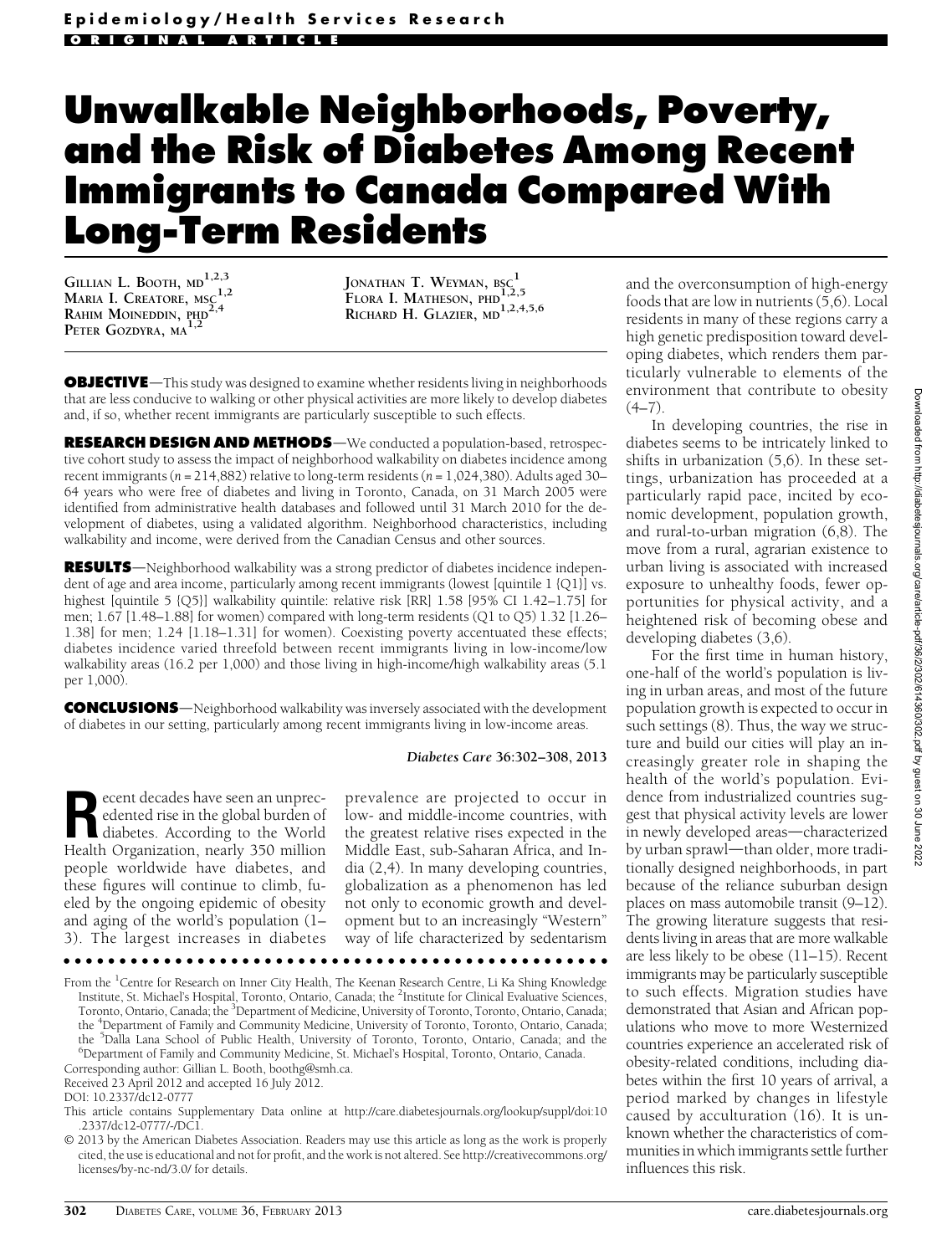The purpose of this study was to examine the impact of neighborhood walkability on the risk of diabetes among recent immigrants to Canada relative to long-term residents. To do so, we used population-level data from Toronto, Canada, one of the most multicultural cities in the world and home to up to 100,000 new immigrants each year (accounting for one-third of all immigration into Canada) (17). We hypothesized that living in a less walkable environment accelerates the risk of diabetes—more so among recent immigrants than long-term residents. We further hypothesized that the combination of genetic predisposition, low income, and a living environment that is less conducive to physical activity constitutes a particularly high-risk exposure for the development of diabetes among recent immigrants (18,19).

# RESEARCH DESIGN AND **METHODS**

## Study design

We conducted a retrospective cohort study using a combination of administrative health claims and small area–level data from Toronto, Ontario, Canada. In the province of Ontario, as in the rest of Canada, comprehensive coverage for hospital, physician, and laboratory services is provided to all permanent residents with no deductibles or copayments. Health records for each individual in our cohort were linked anonymously across datasets using an encrypted version of their health card number. Neighborhood-level attributes were then assigned to individuals using their postal code of residence. This protocol received ethical approval from the institutional review boards at St. Michael's Hospital and Sunnybrook Health Sciences Centre in Toronto.

# Study population

The study population was identified using the Registered Persons Database, a provincial health care registry that contains demographic, residential, and vital statistics for virtually all Ontario residents. Men and women living in Toronto on 1 April 2005 who were free of diabetes and eligible for health care coverage for a minimum of 3 years at baseline were eligible for inclusion in our cohort. The population was restricted to adults aged 30 to 64 years because this group is experiencing the most rapid rise in diabetes incidence (20), likely because of trends in obesity. Individuals living in a chronic care institution were excluded from the study.

Recent immigrants were defined as those who first registered for coverage under the province's healthcare plan within 10 years of baseline (on 1 April 1995 or later). Recent registration has been shown to be a good proxy for recent immigration to Ontario (21). Although country of origin was not available in the databases we used, previous research has shown that most recent immigrants to Toronto are from Asia, Africa, and the Middle East, with only 12% being of European descent (17). This is in contrast to the general Toronto population, in which 58% report being of European ancestry. The final sample size was 1,239,262, consisting of 214,882 recent immigrants and 1,024,380 long-term residents.

# Measures

Our primary covariate was the degree to which an individual's area of residence supports walking and other physical activities. We used a validated walkability index created for Toronto, as described previously (22). Briefly, candidate variables were identified from the literature and were generated using geographic information systems methodology and a combination of census, land use, retail, and public services data. From these, the following area-level attributes were selected for the final index using principal components analysis: population density, dwelling density, street connectivity, and the availability of walkable destinations (number of retail stores and services within a 10-min walk). Index scores positively predicted rates of walking, cycling, and public transit use and were inversely associated with car ownership, driving trips, and levels of obesity (22). For this study, walkability scores were derived for 10,535 dissemination blocks, which are small, residential parcels of land (average population,  $\sim$ 200). Dissemination blocks were subsequently divided into quintiles, from most walkable (quintile [Q5]) to least walkable (quintile [Q1]), which were then assigned to individuals in our cohort based on their postal code of residence on 1 April 2005.

Other covariates included age, sex, and income. Because individual-level information about income was not available for members of our cohort, we used arealevel poverty as a surrogate. This was based on data collected for the 2006 Canadian census, which was used to generate relative income quintiles adjusted for household and community size that were then assigned to individuals. This measure was available at the dissemination area level, a unit slightly larger than dissemination blocks.

### Study outcomes

Members of our cohort were followed forward in time, from 1 April 2005 to 31 March 2010, for the development of diabetes. New cases of diabetes were identified using the Ontario Diabetes Database. The Ontario Diabetes Database is a validated electronic database that uses the following algorithm to identify persons with diagnosed diabetes: individuals with at least one hospitalization or at least two claims for physicians'services (within 2 years) bearing a diagnosis of diabetes are included in the database. This algorithm was found to be highly sensitive (86%) and specific (97%) for identifying patients for whom diabetes was recorded in primary care charts (23). The same algorithm was used to exclude individuals who had pre-existing diabetes at baseline from our study cohort.

# Analysis

Random effects Poisson models were used to examine the impact of neighborhood walkability on the incidence of diabetes over the 5-year study period among members of our cohort, according to their immigration status. Separate models were created for men and women on the basis of an a priori hypothesis that neighborhood effects may vary by sex (19). Random effects models were used to account for the clustering of individuals within the same area and the inherent autocorrelation between adjacent areas. We calculated the median rate ratio to quantify this variation in diabetes incidence between geographic clusters (dissemination areas) (24). Additional covariates included in the final models were age (in years) and area income quintile. Tests for interaction between walkability and income were performed based on our a priori hypothesis that concomitant poverty would accentuate the effect of low walkability on diabetes incidence. Personyears of observation were used as an offset in the model. Individuals were followed from 1 April 2005 until the development of diabetes, death, loss of health insurance eligibility because of emigration, or the end of the observation period (31 March 2010), whichever occurred first.

Last, we examined whether area income modified any association between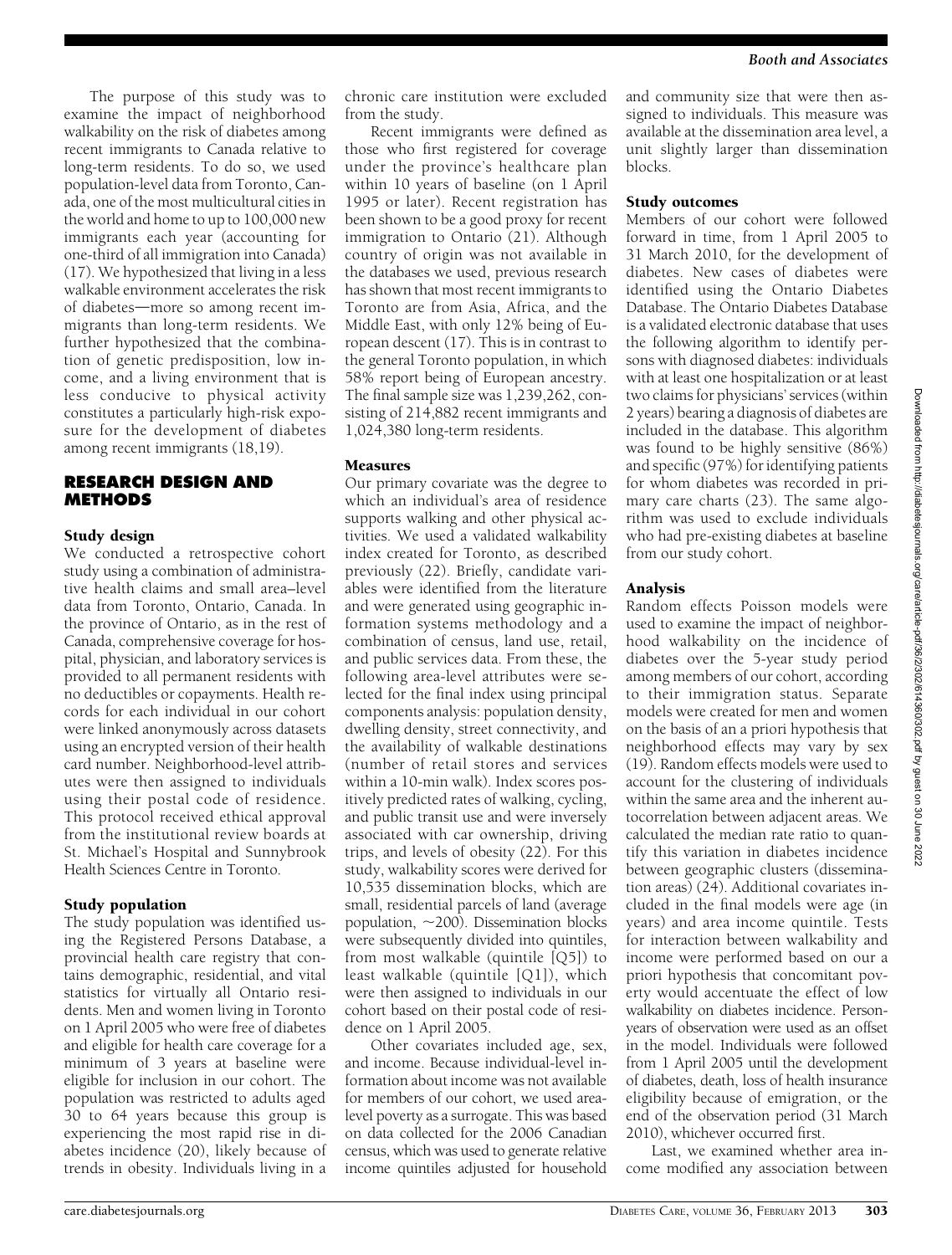area walkability and diabetes risk. To do so, we compared 5-year age- and sexstandardized diabetes incidence rates within subgroups of our population, defined by their immigration status (recent immigrants versus long-term residents) and income level (lowest, middle, and highest quintile).

**RESULTS**-Baseline characteristics of the study population are shown in Table 1. The recent immigrant group was similar to long-term residents in terms of their demographic characteristics and the walkability of their residential area. Recent immigrants, however, were more likely than long-term residents to live in low-income areas.

During the period of follow-up, 58,544 men and women in our cohort developed diabetes. There was a large degree of variation in the incidence of diabetes between dissemination areas in our study area on the basis of the calculated median rate ratio (1.44).

We found a strong inverse gradient between area walkability and the incidence of diabetes among both men and women in our cohort (Figs. 1 and 2, respectively). The magnitude of this association was consistently greater among recent immigrants. Recent immigrants living in the least walkable areas had diabetes incidence rates that were more than 50% higher than those living in the most walkable areas (relative risk [RR]

1.58 [95% CI 1.42–1.75] for men; RR 1.67 [95% CI 1.48–1.88] for women) after accounting for differences in age and area poverty. In contrast, the association was less marked among long-term residents (1.32 [1.26–1.38] for men; 1.24 [1.18–1.31] for women). Parameter estimates and relative risks for all variables in our model are presented in [Supplemen](http://care.diabetesjournals.org/lookup/suppl/doi:10.2337/dc12-0777/-/DC1)[tary Tables 1 and 2.](http://care.diabetesjournals.org/lookup/suppl/doi:10.2337/dc12-0777/-/DC1)

There was a significant interaction between neighborhood walkability and income, with respect to their effect on diabetes incidence, both for recent immigrants ( $P = 0.01$ ) and long-term residents  $(P = 0.02)$ . Figure 3 shows the relationships between age- and sex-adjusted diabetes incidence rates and area walkability by income and immigration. Low-income areas had diabetes incidence rates that were twofold greater than high-income areas at all levels of walkability. Within low-income areas that were also less walkable, recent immigrants had considerably higher diabetes incidence rates than longterm residents. However, these rates converged in areas of increased walkability. A similar pattern was observed among residents living in middle-income areas (data not shown). In high-income areas, diabetes incidence was low, did not differ greatly between recent immigrants and longterm residents, and declined slightly with increasing walkability. There was a more than threefold variation in diabetes incidence between recent immigrants living

in low-income, low walkability areas (16.2 per 1,000) and those living in high-income, high walkability areas (5.1 per 1,000).

CONCLUSIONS-Our findings demonstrate that residents living in less walkable areas, particularly recent immigrants in low-income neighborhoods, have an accelerated risk of developing diabetes compared with those living in more walkable areas. Although diabetes can be prevented through physical activity, healthy eating, and weight loss (25), the environment in which one lives may pose barriers to achieving these measures that are difficult to overcome. Lessons learned from successful antismoking campaigns in the past suggest that population-level strategies can play a key role in promoting healthy behaviors (26). Moreover, public policies that target whole populations may prevent as many cases of diabetes as those targeting high-risk individuals alone (27,28). Our findings support the concept that neighborhood design potentially could influence the health of urban populations through the opportunities it provides for residents to undertake healthy behaviors. This may have practical implications for community-level interventions aimed at diabetes prevention.

Like many cities in the U.S. and Europe, recent immigrants in our setting are most often of South Asian, East Asian, or African descent, groups that are particularly susceptible to the development of diabetes (7,29). Recent immigrants are often underemployed relative to their occupational roles in their home country and therefore experience low socioeconomic status relative to the host country population, leading to their residence in less desirable areas of major urban centers. Although the prevalence of chronic conditions is often lower among recent immigrants, a phenomenon known as the "healthy migrant" effect (30), this was not the case for diabetes among recent arrivals in our setting, especially for those living in low-income and low walkability areas. The growing trend of rapid urbanization in developing countries, together with rich diets and sedentary lifestyles in those settings, may have resulted in less healthy migrant populations to Canada in recent years, especially with regard to their risk of obesity-related conditions such as diabetes (5,6,31). The role of poverty in accentuating the risk of diabetes in recent immigrants is likely multifactorial. Lower-income populations may rely more

Table  $1$ —Baseline characteristics of study population by immigration status

|                          | Recent immigrants*<br>$(n = 214,882)$ | Long-term residents<br>$(n = 1.024, 380)$ | Total<br>$(N = 1,239,262)$ |
|--------------------------|---------------------------------------|-------------------------------------------|----------------------------|
| Overall, mean (SD)       | 41.1(8.1)                             | 45.6(9.2)                                 | 44.8(9.2)                  |
| Sex                      |                                       |                                           |                            |
| Male                     | 108,055 (50.3)                        | 509,445 (49.7)                            | 617,500 (49.8)             |
| Female                   | 106,827 (49.7)                        | 514,935 (50.3)                            | 621,762 (50.2)             |
| Walkability quintile     |                                       |                                           |                            |
| Q1 (lowest walkability)  | 42,969 (20.0)                         | 210,456 (20.5)                            | 253,425 (20.4)             |
| Q2                       | 43,115 (20.1)                         | 187,869 (18.3)                            | 230,984 (18.6)             |
| Q <sub>3</sub>           | 40,893 (19.0)                         | 179,190 (17.5)                            | 220,083 (17.8)             |
| Q <sub>4</sub>           | 39,964 (18.6)                         | 201,392 (19.7)                            | 241,356 (19.5)             |
| Q5 (highest walkability) | 47,941 (22.3)                         | 245,473 (24.0)                            | 293,414 (23.7)             |
| Income quintile†         |                                       |                                           |                            |
| Q1 (lowest income)       | 88,552 (41.3)                         | 285,826 (28.0)                            | 374,378 (30.3)             |
| Q2                       | 52,113 (24.3)                         | 235,728 (23.1)                            | 287,841 (23.3)             |
| Q <sub>3</sub>           | 28,355 (13.2)                         | 156,688 (15.3)                            | 185,043 (15.0)             |
| Q4                       | 21,816 (10.2)                         | 141,366 (13.8)                            | 163,182 (13.2)             |
| Q5 (highest income)      | 23,364 (10.9)                         | 201,300 (19.7)                            | 224,664 (18.2)             |

Data are n (%) unless otherwise indicated. \*Recent immigrant is defined as having gained first-ever health insurance eligibility between 1995 and 2005. †People with missing income were excluded ( $n = 4.154$ ; 0.34%) of study population).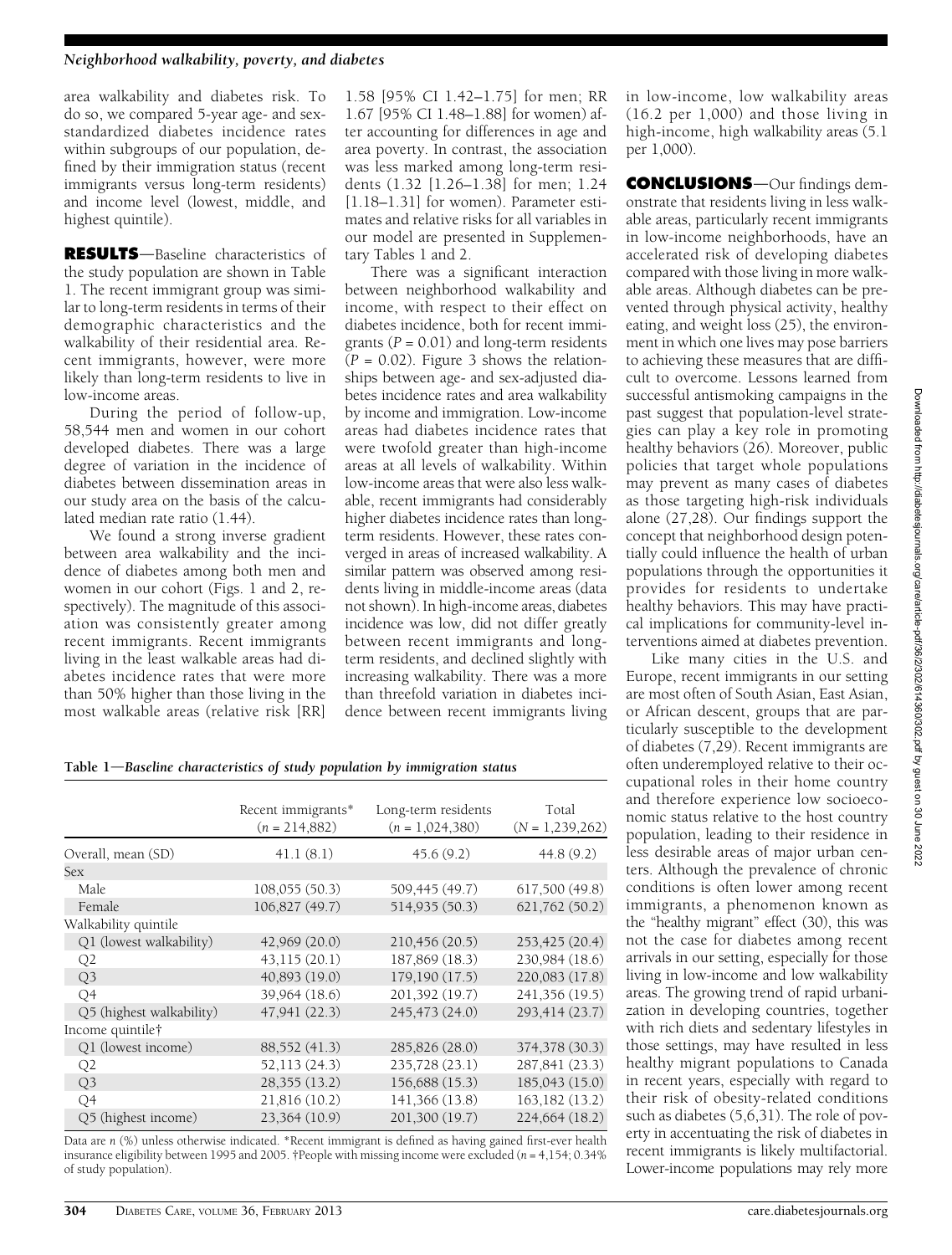Booth and Associates

|                               | R.R. Island<br>* of person |         |                     |     |  |  |                                      |  |     |
|-------------------------------|----------------------------|---------|---------------------|-----|--|--|--------------------------------------|--|-----|
| Walkability<br>Quintile (Q)   | * 01 Cases                 |         |                     | 0.5 |  |  | Adjusted† RR (95% CIs)<br>1.0<br>1.5 |  |     |
|                               |                            |         |                     |     |  |  |                                      |  | 2.0 |
| <b>Recent immigrants</b>      |                            |         |                     |     |  |  |                                      |  |     |
| Q1 (least walkable)           | 1,241                      | 21,155  | $1.58(1.42 - 1.75)$ |     |  |  |                                      |  |     |
| Q2                            | 1,220                      | 21,418  | $1.50(1.35 - 1.66)$ |     |  |  |                                      |  |     |
| Q <sub>3</sub>                | 1,095                      | 20,160  | $1.44(1.29-1.6)$    |     |  |  |                                      |  |     |
| Q <sub>4</sub>                | 879                        | 1,994   | $1.22(1.09 - 1.37)$ |     |  |  |                                      |  |     |
| Q5 (most walkable) $\ddagger$ | 857                        | 25,378  | $1.00(1.00 - 1.00)$ |     |  |  |                                      |  |     |
| Long-term residents           |                            |         |                     |     |  |  |                                      |  |     |
| Q1 (least walkable)           | 6,003                      | 102,527 | $1.32(1.26 - 1.38)$ |     |  |  |                                      |  |     |
| Q2                            | 5,253                      | 91,813  | $1.27(1.21-1.33)$   |     |  |  |                                      |  |     |
| Q <sub>3</sub>                | 4,769                      | 87,526  | $1.21(1.15 - 1.27)$ |     |  |  |                                      |  |     |
| Q <sub>4</sub>                | 4,706                      | 99,186  | $1.14(1.08-1.19)$   |     |  |  |                                      |  |     |
| Q5 (most walkable) $\ddagger$ | 5,290                      | 128,393 | $1.00(1.00 - 1.00)$ |     |  |  |                                      |  |     |

 $\frac{1}{2}$ 

 $RR = Relative Risk$ 

Figure 1—Diabetes risk among men aged 30–64 years by walkability quintile and immigration status (recent immigrants [white squares] vs. longterm residents [black circles]). †Adjusted for age and income using random intercept Poisson model. ‡Reference quintile.

on local, low-cost opportunities for physical activity within their neighborhood than their wealthier counterparts because of limited financial resources. Moreover, for complex diseases, such as diabetes, the cumulative effect of multiple environmental insults (e.g., poverty, lack of opportunities for physical activity, and greater exposure to inexpensive, unhealthy foods) may dramatically heighten the risk of disease in genetically susceptible individuals (18,19,32).

Our findings are supported by other studies demonstrating an association between neighborhood features that discourage physical activity and risk factors for diabetes such as physical inactivity, insulin resistance, and obesity (9–15,33). However, virtually all of these were crosssectional in design. An exception is an analysis by Berry et al. (34), which noted several neighborhood characteristics that predicted long-term weight gain, including area poverty and higher levels of perceived traffic. Relatively few studies have examined the relationship between neighborhood features and discrete health

outcomes such as diabetes. In the Multiethnic Study of Atherosclerosis, participants who reported having better neighborhood resources for physical activity and healthy foods were 38% less likely to develop diabetes over a 5-year period (35). Our study adds to this literature by suggesting that neighborhood walkability is also a significant risk factor for the development of diabetes among young and middle-aged adults living in urban settings and that recent immigrants are particularly susceptible to its influence.

In many cities around the world, the walkability of a neighborhood is tied to the era in which it was first developed. In Toronto, as in other North American cities, the older neighborhoods, built predominantly before World War II, have characteristics that enhance their walkability, including higher residential densities, shorter block lengths, and the coexistence of residential and commercial areas in the same neighborhood. The latter provides residents with a choice between walking and other modes of travel to reach routine destinations. During the period

after World War II, this style of urban design was largely replaced by a shift toward sprawling developments and the separation of land uses through legislated changes in zoning. This led to tremendous growth of purely residential, automobile-oriented suburban communities. Suburban living dramatically reduces the opportunities residents have to engage in transportationrelated physical activity, such as walking or bicycling to work or school or to run errands (9–12,36). The automobile-oriented planning practices of the 1960s and 1970s have been contested by the "New Urbanism" movement, which promotes a return to pre–World War II styles of urban design. Many cities are now setting limits on further suburban sprawl, instead favoring high-density development in major employment and retail areas and along major transportation corridors. In this way, urban landscapes can be modified over time.

Our research approach had both limitations and strengths. One limitation of this work is that it included a single municipality; therefore, our findings may not apply to other settings. However,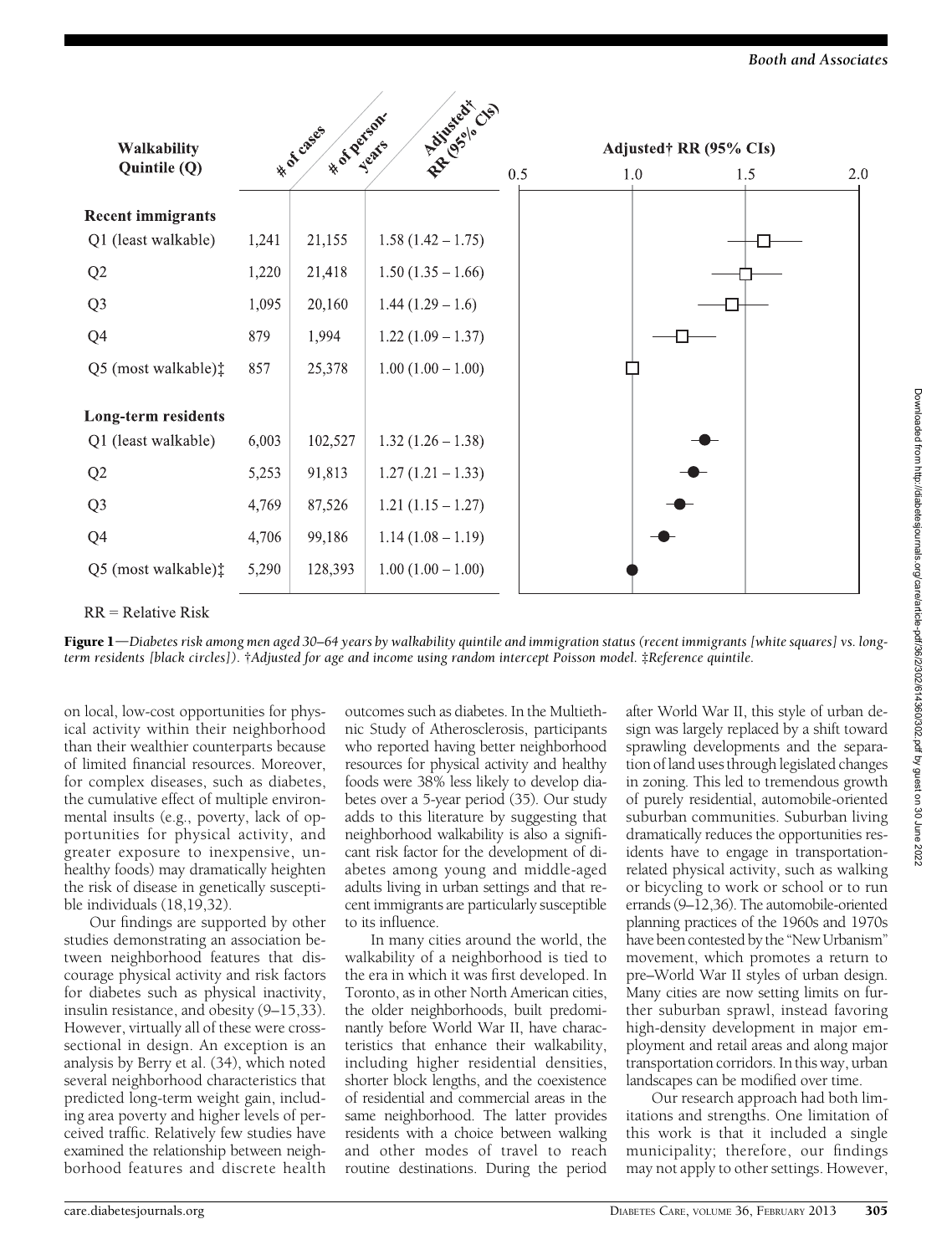# Neighborhood walkability, poverty, and diabetes



 $RR = Relative Risk$ 

Figure 2—Diabetes risk among women aged 30–64 years by walkability quintile and immigration status (recent immigrants [white squares] versus long-term residents [black circles]). †Adjusted for age and income using random intercept Poisson model. ‡Reference quintile.

historical trends in urban development that occurred in Toronto are typical of those that occurred in other cities in North America and elsewhere in the world. Our setting is also one of the most multicultural cities globally, making it an ideal setting for this type of research. Although our analysis was based on individuals, socioeconomic status could be measured at only the area level. That measure was based on very small residential units, which have been shown to be a good proxy for individual income (37). Our data did not include country or region of origin or timing of immigration, and for that reason we used a proxy measure for recent immigration: recent registration for Ontario health care. Previous research showed that most individuals  $(>80\%)$  captured using this method are new immigrants; however, the remainder include both immigrants and nonimmigrants who migrate between provinces (21). This misclassification would tend to reduce the differences between the recent immigrant and longterm resident groups studied. The recent

immigrant group is likely to be heterogeneous with respect to factors influencing their rate of assimilation, including their country of origin, prior "Westernization," and the presence of family members in Canada, which we were not able to account for in our analysis. In addition, ethnoracial composition was not available in our data, but most immigrants to Ontario are from populations that carry a high genetic predisposition for developing diabetes (7,29). Furthermore, recent immigrants are well distributed across Toronto, with few ethnic enclaves (38); thus, clustering of ethnic populations should not account for our findings.

Other area-level factors could have contributed to our findings. Differences in the retail food environment potentially could influence rates of obesity and insulin resistance (32,33,35); however, a previous study found higher concentrations of convenience stores and fast food outlets in the more walkable neighborhoods of Toronto (38). Last, unmeasured confounders could have contributed to the association between neighborhood walkability and

diabetes incidence; therefore, we cannot prove definitively that this relationship was directly causal. We hypothesize that living in a less walkable neighborhood increases one's risk of diabetes through its effects on physical activity and obesity, based on the vast literature supporting the association between neighborhood environments and these entities, including research conducted in Toronto using our index and similar measures elsewhere (9– 15,38,39). However, information about BMI, physical activity levels, and travel behaviors was lacking in our datasets.

Collectively, this line of research supports the notion that where one live has a profound influence on one's health. This is a fundamental shift in the paradigm in which we view the etiology of chronic diseases such as diabetes-from a purely biomedical one to one that incorporates the larger world in which we live. Moreover, it opens up other avenues for the prevention of obesity-related diseases that include changes in the way communities are designed (40). As the fast pace of urbanization continues, particularly in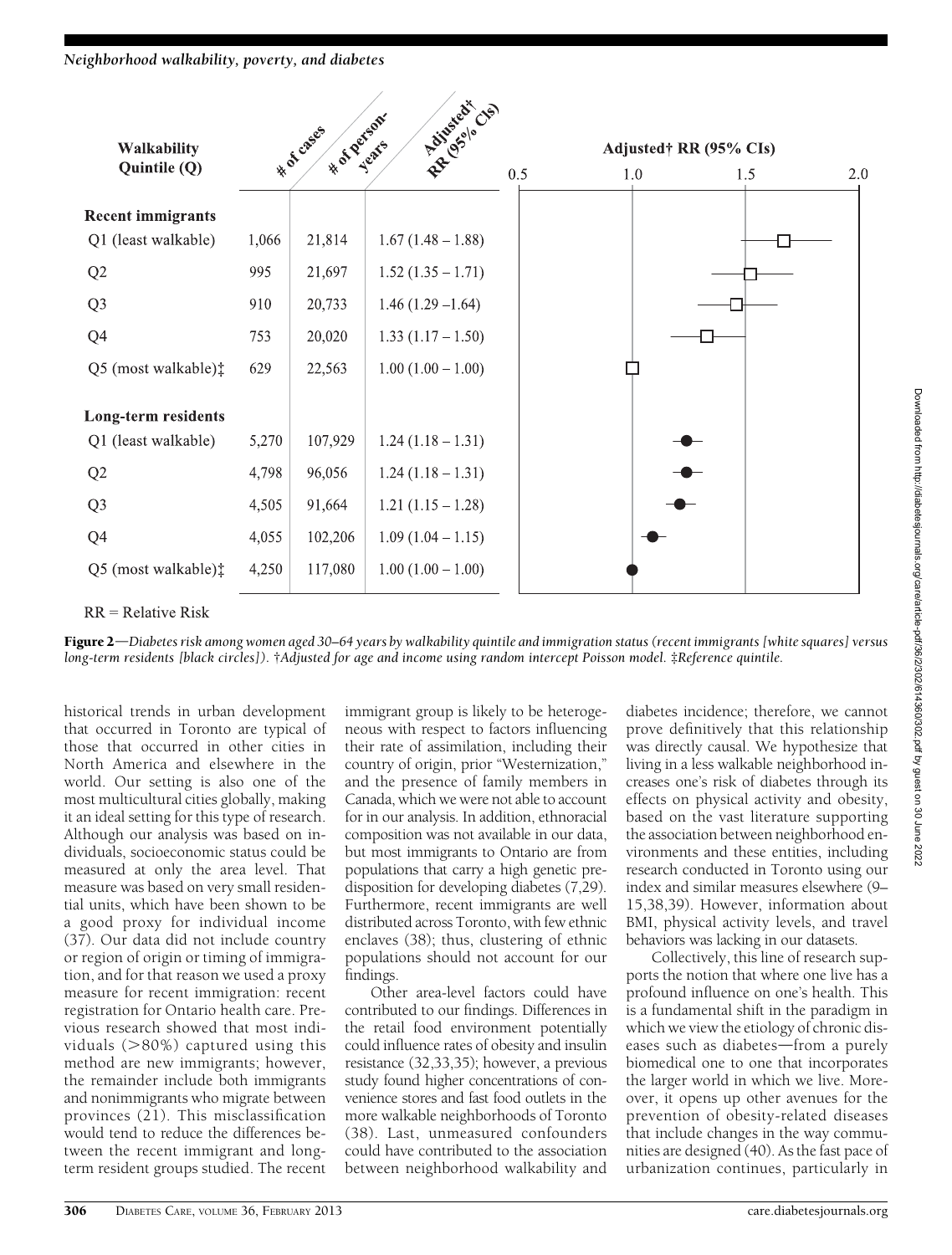

Figure 3—Age- and sex-standardized 5-year diabetes incidence rates for adults aged 30–64 years by walkability index quintile, income, and immigration status. White squares indicate low-income recent immigrants based on data collected in 2005 for 2006 Canadian census. Black circles indicate low-income long-term residents based on 2006 Canadian census data. Black squares indicate high-income recent immigrants and white circles indicate high-income, long-term residents. \*For period from 1 April 2005 to 31 March 2010.

developing countries, lessons learned from industrialized nations will be increasingly valuable. Further research is needed to establish the consistency of these findings in other settings, to identify the world regions and ethnoracial groups most susceptible to these effects, and, most importantly, to more fully understand what impact interventions targeting the built environment might have on levels of obesity and diabetes.

Acknowledgments-This work was funded by research grants from the Canadian Diabetes Association and the Canadian Institutes of Health Research. This study also was supported by the Institute for Clinical Evaluative Sciences and the Centre for Research on Inner City Health at The Keenan Research Centre in the Li Ka Shing Knowledge Institute of St. Michael's Hospital, Toronto, Ontario, Canada, and the Ontario Ministry of Health and Long-Term Care. G.L.B. holds a New Investigator Award funded by the Canadian Institutes of Health Research and the Ontario Women's Health Council.

No potential conflicts of interest relevant to this article were reported.

G.L.B. and R.H.G. conceived of and designed the study and wrote the manuscript. M.I.C. researched data, contributed to the discussion, and reviewed and edited the manuscript. R.M., P.G., J.T.W., and F.I.M. contributed to the discussion and reviewed and edited the manuscript. G.L.B. is the guarantor of this work and, as such, had full access to all the data in the study and takes responsibility for the integrity of the data and the accuracy of the data analysis.

The authors thank Ghazal Fazli of the Li Ka Shing Knowledge Institute of St. Michael's Hospital for administrative support.

#### References

1. World Health Organization. Diabetes fact sheet no. 312. 2011. Available from [http://](http://www.who.int/mediacentre/factsheets/fs312/en/) [www.who.int/mediacentre/factsheets/](http://www.who.int/mediacentre/factsheets/fs312/en/) [fs312/en/](http://www.who.int/mediacentre/factsheets/fs312/en/). Accessed 14 July 2011